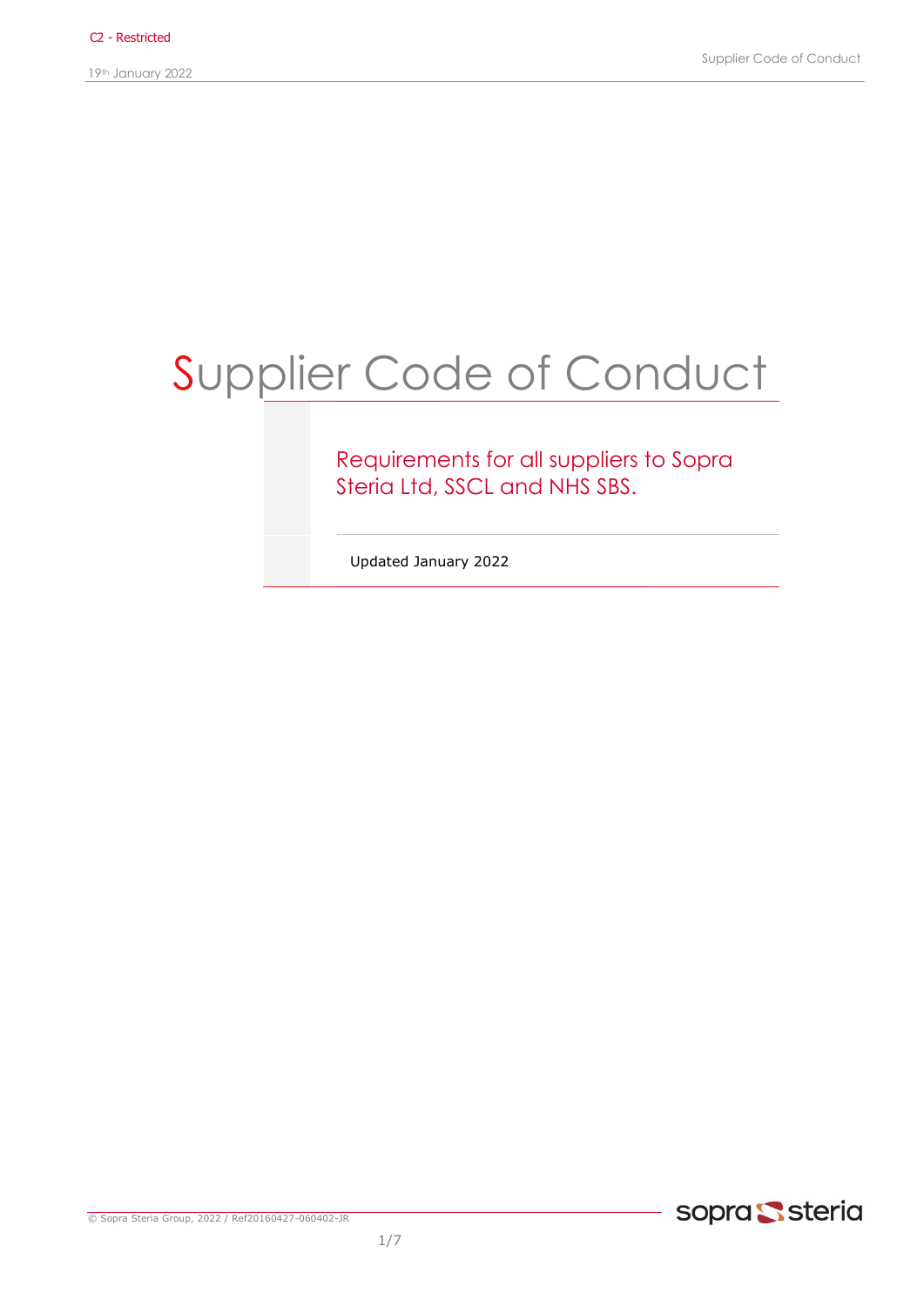# 1. Introduction

Sopra Steria, a European leader in digital transformation, provides one of the most comprehensive portfolios of end-to-end service offerings on the market: consulting, systems integration, software development, infrastructure management and business process services.

Sopra Steria is trusted by leading private and public-sector organisations to deliver successful transformation programmes that address their most complex and critical business challenges. Combining high quality and performance services, added value and innovation, Sopra Steria enables its clients to make the best use of digital technology

### **1.1. Why is Supply Chain Sustainability so important to Sopra Steria?**

Sopra Steria believes that long-term value comes from seeing success as a part of a bigger picture, encompassing people, the economy and the environment. We believe that by incorporating good principles and recognized standards of economic, social and environmental sustainability into all aspects of our business, we will create more value for our customers, be a part of more sustainable economies and communities, have more engaged employees, forge better relationships with other stakeholders, including partners and suppliers, and differentiate our business. Our procurement and supply chain management practices play an integral part in helping us achieve our sustainable business goals. We recognise that the sustainability risks and opportunities in our supply chain are significant, and so we assess its sustainability and commit ourselves to working in partnership with our suppliers to improve their sustainability.

#### **1.2. What do we expect of our suppliers?**

Based on this commitment to sustainability, Sopra Steria has developed this Code of Conduct for suppliers ("The Code"). It is applicable to all organisations with which Sopra Steria Limited has commercial dealings.

Our minimum expectations of all suppliers are outlined here, and in our standard supplier terms and conditions (available [on our website](https://www.soprasteria.co.uk/footer/working-with-suppliers)). However, recognising the importance of continual improvement to successful business, and that many of our key stakeholders expect us to strive for excellence in sustainability, we have also defined standards that we expect our suppliers to be working towards, if they have not already achieved them. This Code sets out both the minimum expectations and the higher standards that we desire.

Sopra Steria will review this Code periodically and make revisions when needed[; we will](https://www.soprasteria.co.uk/about-us/working-with-suppliers)  [expect suppliers to adopt them. The most up-to-date code can be found on our Working](https://www.soprasteria.co.uk/about-us/working-with-suppliers)  with Suppliers pages of our website.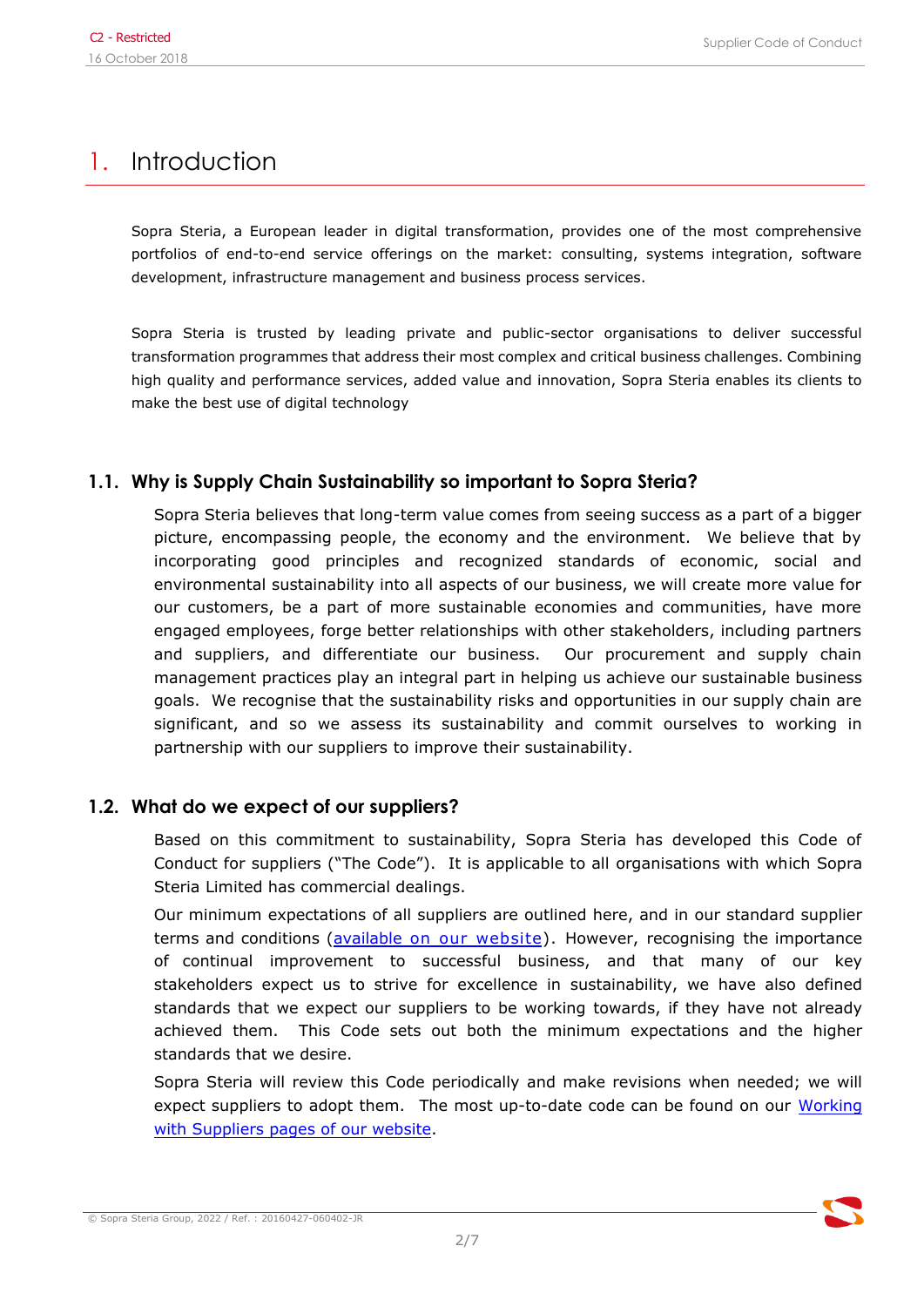# 2. Monitoring

Suppliers that Sopra Steria determines meet a certain level of sustainability risk or spend threshold may be required to participate in Sopra Steria's Supplier Sustainability Engagement programme, which will at minimum involve, unless otherwise agreed by Sopra Steria in writing, the supplier:

- Completing a supplier sustainability self-assessment. Suppliers may be required to complete a sustainability self-assessment, answering questions and providing documentary evidence about its approach to managing economic, social and environmental sustainability. The self-assessment process takes place via an online tool from [EcoVadis.](https://ecovadis.com/) After submission the supplier will get a score and report including recommendations from sustainability experts after the assessment is completed. Please be aware that there is a cost involved in this assessment details of which can be found [here.](https://ecovadis.com/plans-pricing/?from=9)
- Participating in at least one sustainability review meeting per year to review the results of the self-assessment.
- Providing other information related to this Code of Conduct, Sopra Steria's standard terms and conditions, and sustainability-related requests from our customers, as reasonably requested.
- Committing to an action plan that improves the supplier's sustainability over an agreed period of time.

Sopra Steria also reserves the right to review our suppliers' policies, procedures or any other document relevant to this Code of Conduct. In some cases, we may require an offsite or on-site audit to ensure a supplier's adherence to this Code.

Suppliers with whom Sopra Steria has regular and recurring dealings should have management processes in place to ensure compliance with this Code. Furthermore, we expect suppliers to make reasonable efforts to monitor the compliance of their supply chain with the aims of this Code. Suppliers must ensure that their systems and procedures are sufficient to mitigate any potential threat to Sopra Steria's brand and reputation.

# 3. Compliance

To comply fully, a supplier must meet all the minimum provisions of the Code. The term "must" indicates a minimum provision, which is a requirement. The term "should" indicates requirements that are considered best practice. Suppliers should be working towards compliance with requirements marked "should".

At all times, our goal is to work with our supply partners on sustainability. We always aim to engage with our suppliers in sustainability When we find that a supplier does not comply with the Code (i.e. does not meet the minimum requirements indicated by the term "must"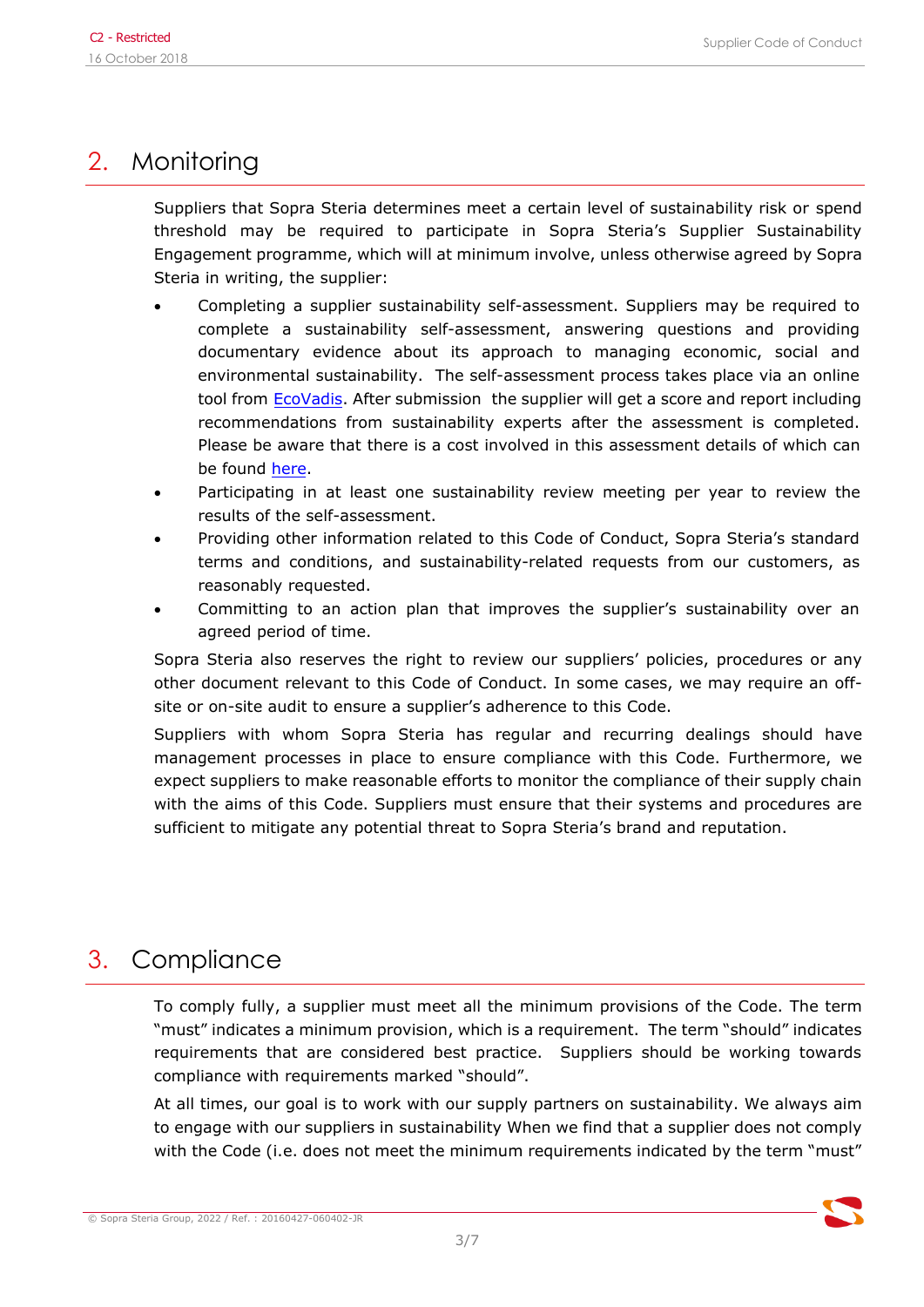in Section 4), Sopra Steria will expect that supplier to work with us on an improvement plan that addresses the areas of non-compliance . However, if the shortcomings are serious enough or cannot be resolved within 12 months, Sopra Steria may review the terms of the contract, reduce our orders or, as a last resort, cancel the contract.

We will use supplier conformance with this Code of Conduct, achievement levels in the supplier sustainability self-assessment, and evidence of the supplier's participation in sustainability meetings with Sopra Steria to make decisions between suppliers in commercial competition, especially where we are working with customers who have strong sustainability programmes.

# 4. Requirements

### **4.1. Economic sustainability**

Economic sustainability focuses on generating profits, bringing economic benefit to the workers, investors and communities in which a company operates, and operating ethically. Sopra Steria believes that commercial transactions should benefit all parties economically and that relationships should be based on the principle of fair and honest dealings.

1) Suppliers **must** comply with all applicable laws, statutes, regulations and codes relating to anti-bribery, anti-facilitation of tax evasion and anti-corruption.

2) Suppliers **must** embed basic ethical business principles in a Code of Ethics or a similar policy, including such items as adherence to local laws and a stand against money laundering, bribery and corruption.

3) Suppliers **must** pay their workers, whether employees or contractors, at least the national minimum wage in all geographies of operation, and in the UK the Living Wage as applicable, without any unauthorised deductions. If no national minimum wage is in place in a supplier's area of operation, the supplier must pay the local industry standard wage.

4) Suppliers **should** take steps to develop the skills of their workforces, for example by offering appropriate training, professional development opportunities and apprenticeships.

5) Suppliers **should** have reasonable payment policies with their own suppliers and subcontractors, ideally 30-day payment terms and working towards Prompt Payment Code certification.

6) Suppliers **should** understand their impacts on the communities in which they operate and undertake initiatives to contribute positively to those communities.

7) Suppliers **should** take steps to understand the diversity of their supply chains and seek opportunities to make competition for their business more inclusive.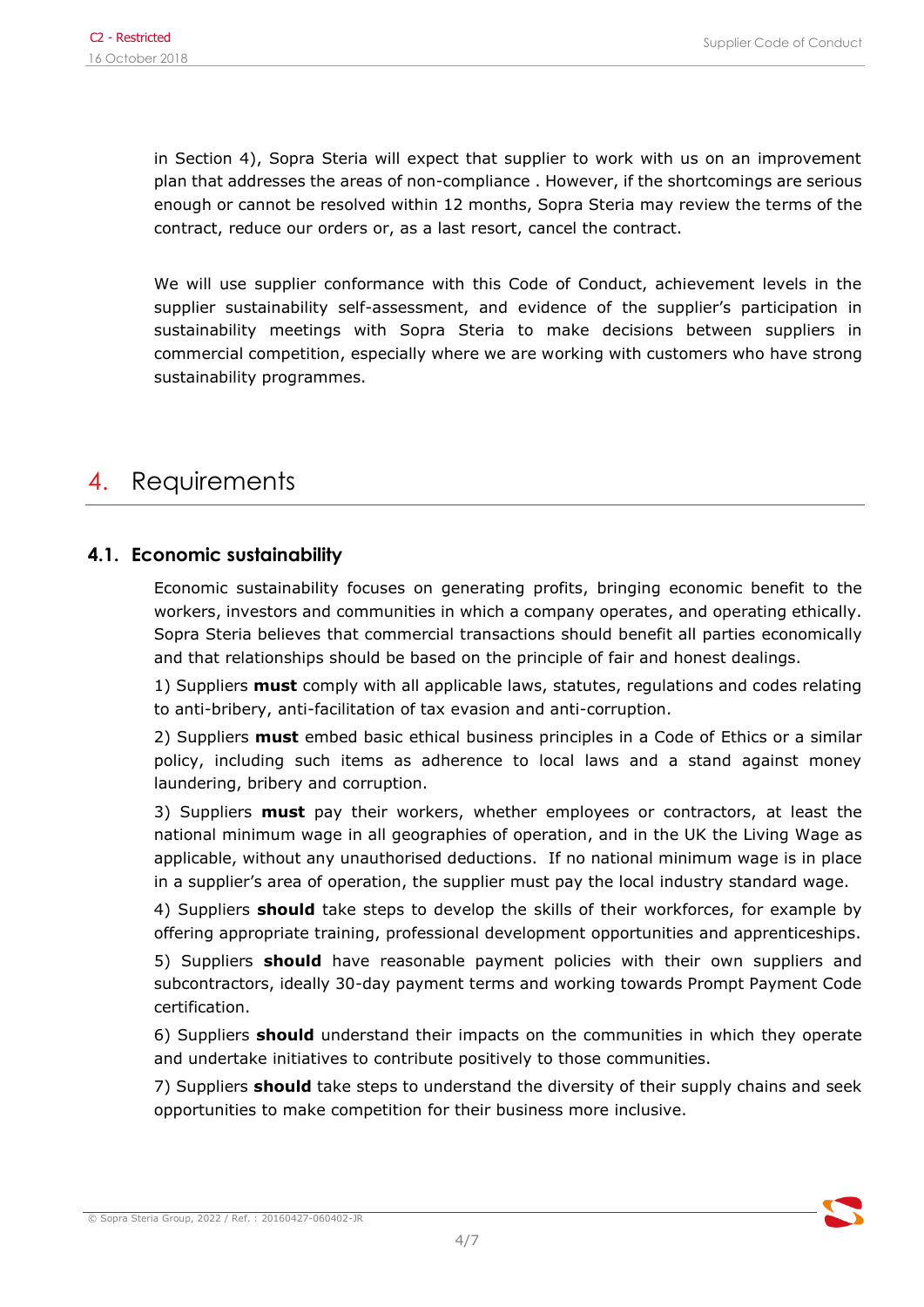8) Suppliers **should** consider the principles of [Whole Life Costing](https://www.cips.org/knowledge/procurement-topics-and-skills/strategy-policy/whole-life-costing/) and [Lifecycle Analysis](http://www.unep.org/resourceefficiency/Consumption/StandardsandLabels/MeasuringSustainability/LifeCycleAssessment/tabid/101348/Default.aspx) in design, manufacture and recycling/disposal of their products and services.

### **4.2. Social sustainability**

Sopra Steria expects its suppliers to respect the human and labour rights, and to protect the health, safety and wellbeing, of their workers (whether employees or contractors). We also expect suppliers to promote an equal and inclusive working environment, and one that seeks to reflect the diversity of the communities in which they operate.

- 1) Suppliers **must** ensure that neither they nor their suppliers use forced or debt bonded labour in their operations, and they **must** give workers, whether local or migrant, the right and the ability to leave employment when they choose.
- 2) Suppliers **must** have a policy, processes and procedures in place to prevent slavery and human trafficking in their operations and their supply chains.

3) Suppliers **must** ensure that neither they nor their suppliers use child labour and that their employment of young workers adheres to International Labour Organisation standards and local regulations.

4) Suppliers **must** ensure that working hours are in accordance with local regulation and industry practice and that voluntary overtime is at manageable levels.

5) Suppliers **must** treat all their employees fairly, and actively seek to prevent all forms of harassment and illegal discrimination, including direct discrimination, indirect discrimination, and instruction to discrimination, in their employment practices.

6) Suppliers **must** have policies, processes and monitoring mechanisms in place to address equality, diversity and inclusion – paying particular attention to the protected characteristics as defined by The Equality Act 2010.

7) Suppliers **must** not hinder the right of workers to organise legally and to join associations such as labour unions unless prohibited by law.

8) Suppliers **must** provide a safe work environment, abiding by local laws and regulations, and respecting the health and well-being of its workforce.

9) Suppliers **must** provide clear and uniformly applied disciplinary practices and grievance procedures that include provisions prohibiting mental, physical or verbal abuse.

10) Suppliers **should** measure and monitor the diversity of their workforce and seek to redress disparities, underrepresentation and inequalities, such as in recruitment, pay, promotion and other aspects of the employment lifecycle.

11) Suppliers **should** give employees a voice in the company, consulting with them on matters that affect them.12) Suppliers should seek to increase the proportion of their expenditure with organisations that improve economic, social or environmental sustainability, for example through procurements from social enterprises or with fair trade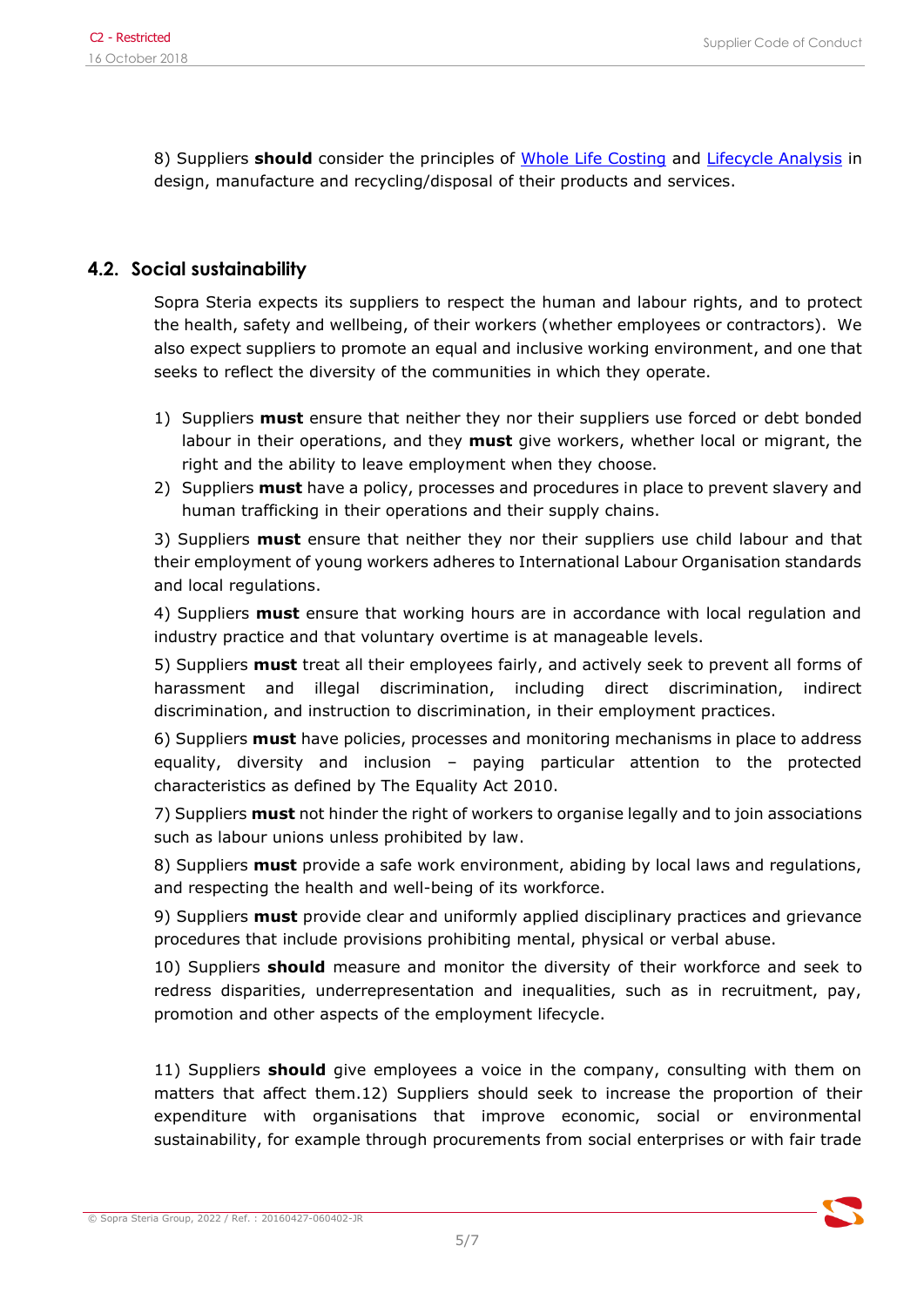purchases. They should improve the sustainability of their supply chain by encouraging their suppliers to improve or selecting more sustainable suppliers or both.

12) Suppliers **should** be inclusive of employees and customers with disabilities and should seek to deliver services and products that are accessible to everyone. Sopra Steria participate in the Department for Work and Pensions Disability Confident scheme and strongly encourage our suppliers to do the same.

#### **4.3. Environmental sustainability**

The planet's resources are finite, and climate change, access to water and air pollution are issues that affect economies, communities and businesses. Sopra Steria therefore expects its suppliers to support sound environmental management principles:

1) Suppliers **must** have a written environmental policy appropriate to the size and nature of their operations that addresses raw material usage, greenhouse gas emissions, water, waste, energy and wood & paper management.

2) Suppliers **must** have an effective internal environmental management programme or system with staff adequately trained and responsible for managing the organisations environmental performance and able to communicate key environmental indicators.

3) Suppliers **must** abide by all legislation and regulations related to the protection of the environmental and the handling of dangerous and hazardous materials.

4) Suppliers **must** minimise their use of dangerous and/or hazardous materials, and make Material Safety Data Sheets available for all hazardous materials that they must use.

5) Supplier **must** demonstrate continual improvement in environmental sustainability, particularly by taking measures to reduce their energy and water consumption, greenhouse gas emissions, and waste generation.

6) Suppliers **should** have formal Environmental Management Systems certified to recognised standards such as ISO14001:2015.

7) Suppliers **should** work actively to improve the environment in the communities in which they operate and pursue initiatives to bring about such improvement.

### 5. Statement for SMEs

Small and medium-sized enterprises (SMEs) have a large collective impact on the environment, society and the economy. Sopra Steria understands that some aspects of sustainability can be daunting for smaller businesses. However, we have found that most of